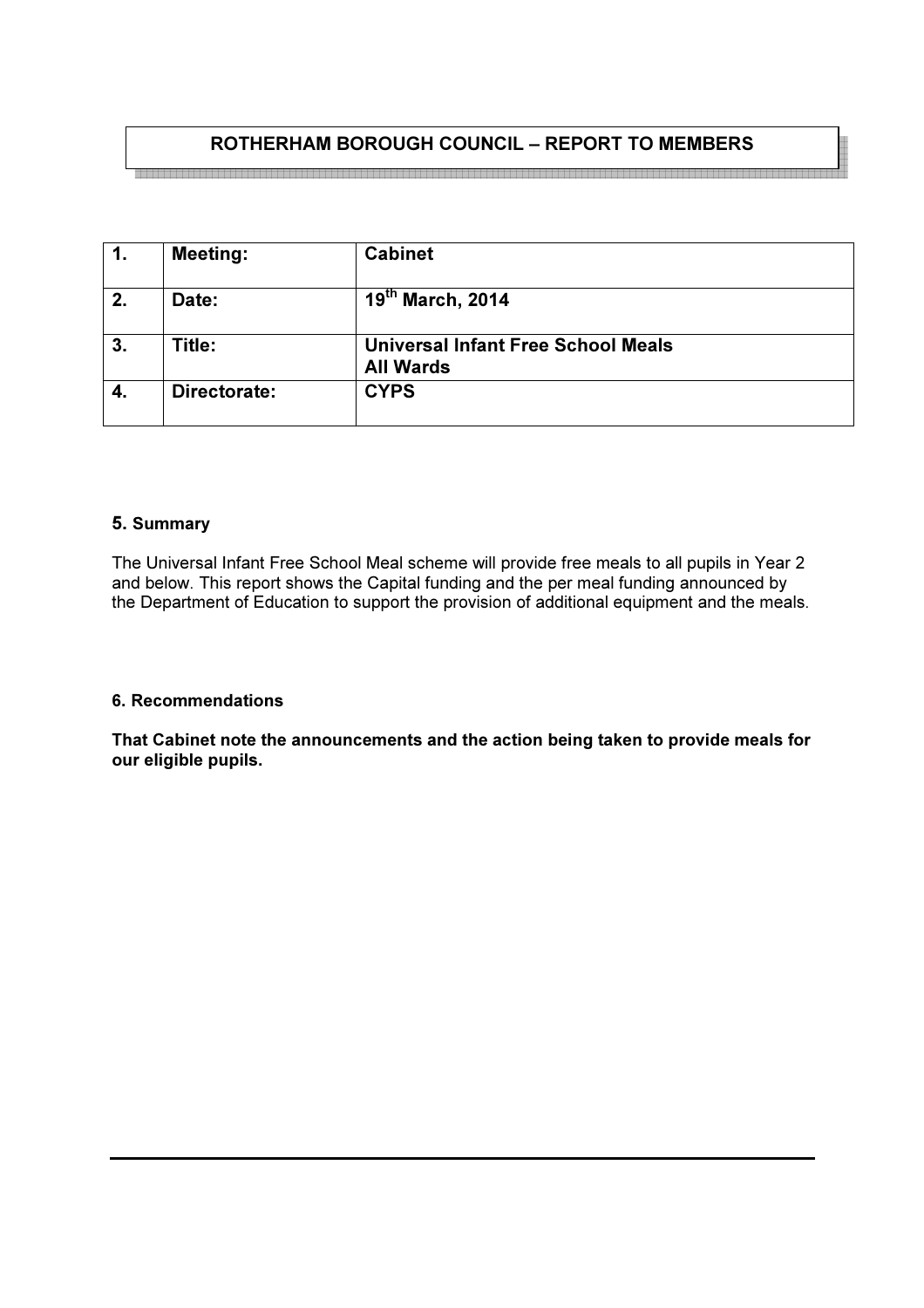## 7. Proposals and Details

From September 2014 all pupils in receipt of full time education up to Year 2 will be eligible to receive a free school meal under the the Universal Infant Free School Meals scheme. It is anticipated that an additional 2,900 meals will be supplied per day to Rotherham pupils.

The increase in meals supplied by individual kitchens will vary between 10 and 150 meals per day. Education Catering Services are assessing which schools require new/additional ovens (including extraction canopies), servery counters, dining furniture, etc. Headteachers are being consulted.

The financial information to support the Universal Infant Free School Meals scheme has been provided as reported to Cabinet on  $5<sup>th</sup>$  February. Capital sums will be provided for the Local Authority, £600,152 and Voluntary Aided Schools, £70,739 with Academy schools receiving individual allocations.

The assessment of the kitchen and dining facilities and the forecast of additional meals at each school will be used to allocate the capital funding to ensure that schools can meet the food production, service and dining requirements. Schools with low additional meal requirements will not receive any investment. Headteachers should be aware of the investment for their school by the end of March 2014.

The Voluntary Aided and Academy schools will be advised on the investment necessary to meet the increased meal provision.

The increase in the number of meals supplied will also require an increase in the crockery, cutlery, cooking containers and utensils which is not funded through the capital allocation. Education Catering Services will work with the schools to ensure that these are financed through the Service Level Agreements and the charges levied for meals.

The finance for the meals supplied under this scheme is to be made direct to schools at the value of £2.30 per meal. Schools will be financed based on take up as recorded at the January 2015 Schools' census.

## 8. Finance

The capital sum of £600,152 will be provided for Local Authority schools. Additional sums will be provided to Voluntary Aided and Academy schools.

Schools will receive £2.30 per meal for meals supplied under the Universal Infant Free Meals scheme.

The funding for free school meals as determined by Revenues and Benefits is to be maintained at current levels